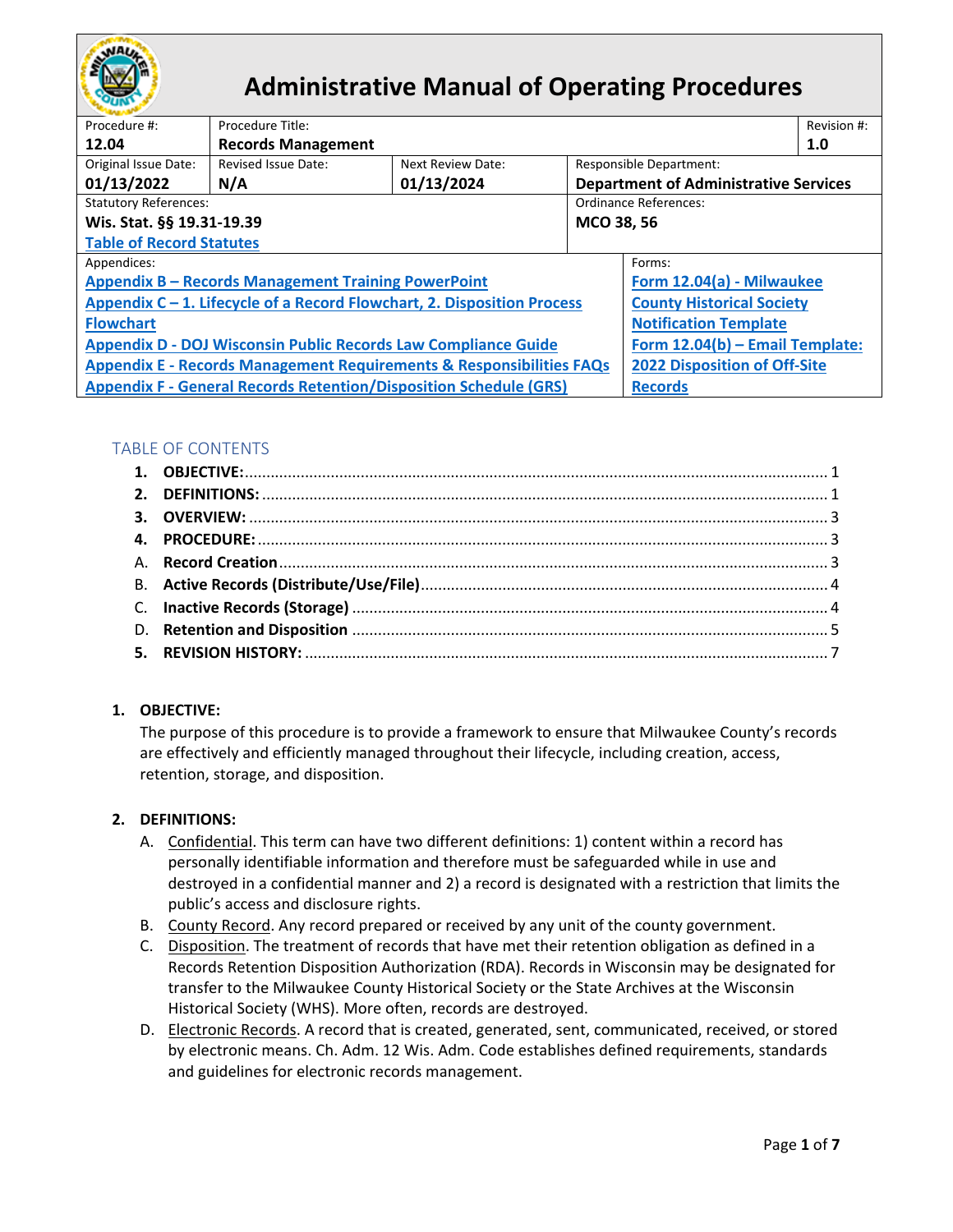- E. Inactive Records. Records no longer used in the day-to-day course of business, but which must be retained for their remaining lifecycle to meet fiscal, legal or historical obligations of the County.
- F. Inventory. Official records maintained in their inactive state to complete the lifecycle prescribed in the associated RDA. Records inventory may exist electronically, physically on-site, or off-site at an outside records management facility.
- G. Milwaukee County Historical Society (MCHS). The MCHS is a cultural organization that provides third party records retention services for Milwaukee County. To contact the historical society with questions pertaining to historical records, destruction authorization, record transfer, etc., email Ben Barbera, Director of Collections and Exhibitions at [BBarbera@milwaukeehistory.net.](mailto:BBarbera@milwaukeehistory.net)
- H. Off-Site Records Storage Vendor. The current vendor for off-site record storage is Vital Records Control (VRC). The customer service email is [service-mke@vrcofwis.com.](mailto:service-mke@vrcofwis.com) This should be used for all service requests and general questions.
- I. Personally Identifiable Information. Wis. Stat. § 19.62(5) defines personally identifiable information (PII) as "information that can be associated with a particular individual through one or more identifiers or other information or circumstances". Although there are multiple references to PII in Wisconsin statutes, the definition in Wis. Stat. § 19.62(5) is applicable for records management purposes.
- J. Record Custodian. Person empowered by statute (§19.33 Wis. Stats.) with the care and custody of public records and tasked with the responsibility of compliance with Wisconsin's Public Records Law (§§19.31 – 19.39 Wis. Stats.). Unless otherwise designated in the schedule, the custodian is, as a rule, the: 1) department head or their permitted designee; 2) an elected official or their permitted designee; and 3) for the county board and for any committees, commissions, boards or authorities created by ordinance or resolution of the county board, the county clerk.
- K. Record Retention Disposition Authorization (RDA). Provides information as to the record content, format, length of the retention period, official record location and disposition at the end of the record's lifecycle. The terms RDA and retention schedule are often used interchangeably. All RDAs must be approved by the WPRB.
- L. Record. Any material on which written, drawn, printed, spoken, visual or electromagnetic information is recorded or preserved, regardless of physical form or characteristics, which has been created or is being kept by an authority. "Record" includes, but is not limited to, handwritten, typed or printed pages, maps, charts, photographs, films, recordings, tapes (including computer tapes) and computer printouts, optical discs, and any other medium on which electronically generated or stored data is recorded or preserved. "Record" does not include drafts, notes, preliminary computations and like materials prepared for the originator's personal use or prepared by the originator in the name of a person for whom the originator is working; materials which are purely the personal property of the custodian and have no relation to his/her office; materials to which access is limited by copyright, patent or bequest; and published materials in the possession of an authority other than a public library which are available for sale, or which are available for inspection at a public library.
- M. Records Series. A group of records arranged together as a unit and pertaining to a particular subject.
- N. VitalWeb. VRC's [web-based records management software.](https://gcc02.safelinks.protection.outlook.com/?url=https%3A%2F%2Fvitalweb.vitalrecordscontrol.com%2F&data=04%7C01%7Cuna.stojsavljevic%40milwaukeecountywi.gov%7Cd215ff5496244873cd7108d9c183ff26%7Cab0c01f619e54e299dab4d03f82b6495%7C0%7C0%7C637753595492337270%7CUnknown%7CTWFpbGZsb3d8eyJWIjoiMC4wLjAwMDAiLCJQIjoiV2luMzIiLCJBTiI6Ik1haWwiLCJXVCI6Mn0%3D%7C0&sdata=IVryhfZhrypDs%2FLmI07T2sGF534eTJ%2BST%2FcGhPFwPsg%3D&reserved=0) It provides online access to the County's records inventory as well as an alternative way to initiate the record disposition process.
- O. Wisconsin Public Records Board (WPRB). The WPRB works with records managers throughout the State to develop various policies, rules and guidelines that promote responsible records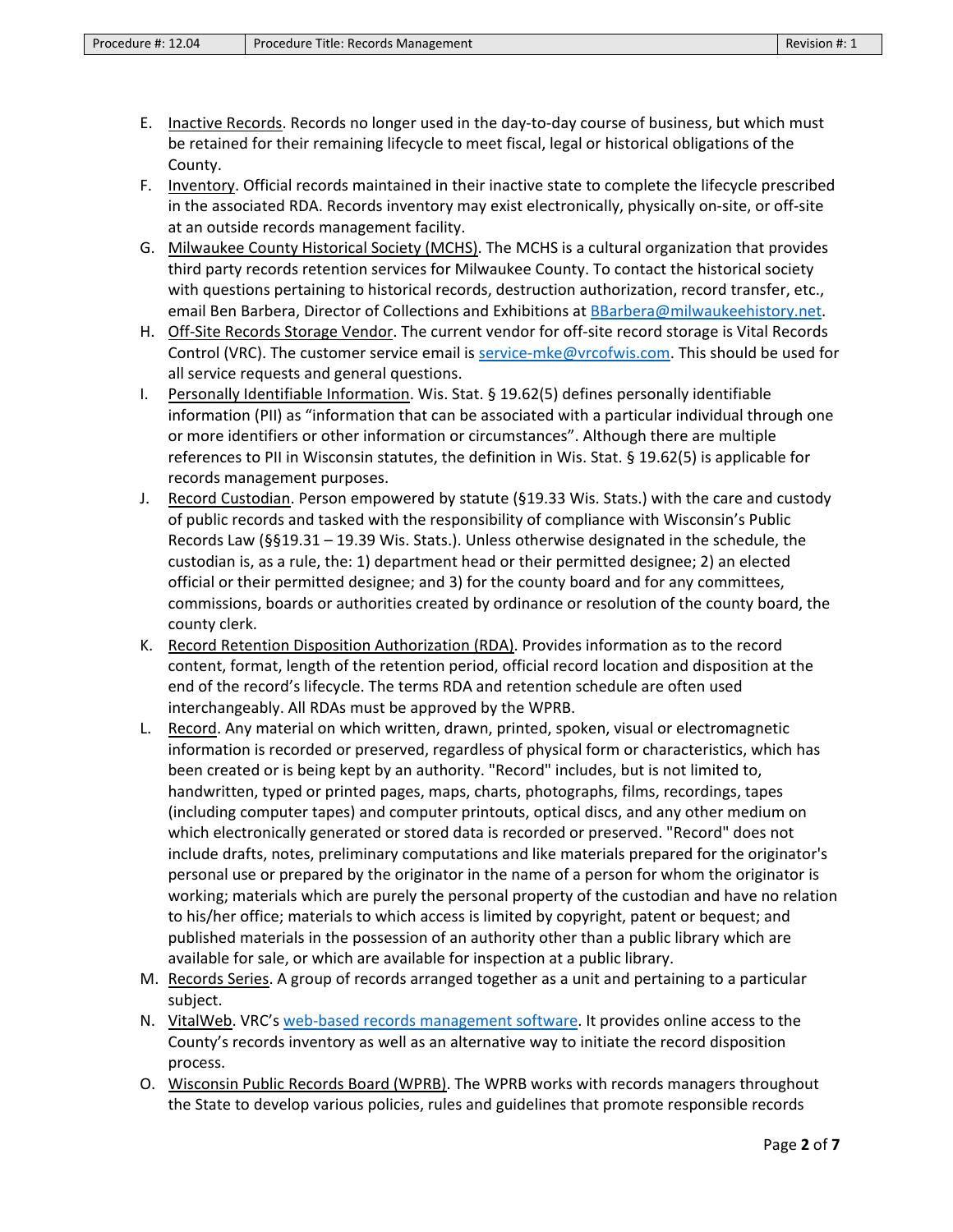management practices and assist in the compliance with retention and preservation requirements. Statutory authority may be found at Wis. Stat. § 16.61.

#### <span id="page-2-0"></span>**3. OVERVIEW:**

#### A. **Record Retention Schedule**

- i. Milwaukee County's records are subject to the General Records Retention/Disposition Schedule (GRS) provided for under Milwaukee County Ordinance § 56.14(4).
- ii. The primary aims of the Records Retention/Disposition Schedule are:
	- a. To provide clear guidance regarding how long to keep records and what to do with those records once that time has passed.
	- b. Eliminate the need for individual counties to develop, and obtain WPRB approval of, their own records retention/disposition schedule.
	- c. Facilitate uniformity, as to records retention and disposition, across Wisconsin's seventy-two counties, and
	- d. Promote the effective and resource-efficient retention and disposition of records.
- iii. The following terms and abbreviations are used in the records retention schedule:
	- *AT: After termination*
	- *C: Confidential*
	- *CR: Creation or receipt (typically the retention is calculated from the creation or receipt of a record, plus the designated number of years)*
	- *EVT: Event (typically the retention is calculated from an event, such as the close of a*
	- *case or end of the project, plus the designated number of years)*
	- *FIS: Fiscal (meaning the current fiscal year and the designated number of years)*
	- *MCHS: Milwaukee County Historical Society*
	- *N: Notify WHS before destruction*
	- *N/A: Not applicable*
	- *P: Permanent*
	- *PII: Personally Identifiable Information (has the meaning specified in §19.62(5) Wis. Stats.)*
	- *S: Until superseded*
	- *W: Waived Notification*
	- *WHS: Wisconsin Historical Society*
	- *WPRB: Wisconsin Public Records Board*

#### <span id="page-2-2"></span><span id="page-2-1"></span>**4. PROCEDURE:**

#### A. **Record Creation**

- i. Records are created through employee activities and from external transactions and correspondence.
- ii. A record, as defined in MCGO § 56.14(2)(a, includes any material on which written, drawn, printed, spoken, visual, or electromagnetic information or electronically generated or stored data is recorded or preserved, regardless of physical form or characteristics, which has been created or is being kept by Milwaukee County.
	- a. Must be created or kept in connection with official purpose or function of the County. Content determines whether a document is a "record," not medium, format, or location. Not everything a public official or employee creates is a public record.
- iii. "Record" examples include: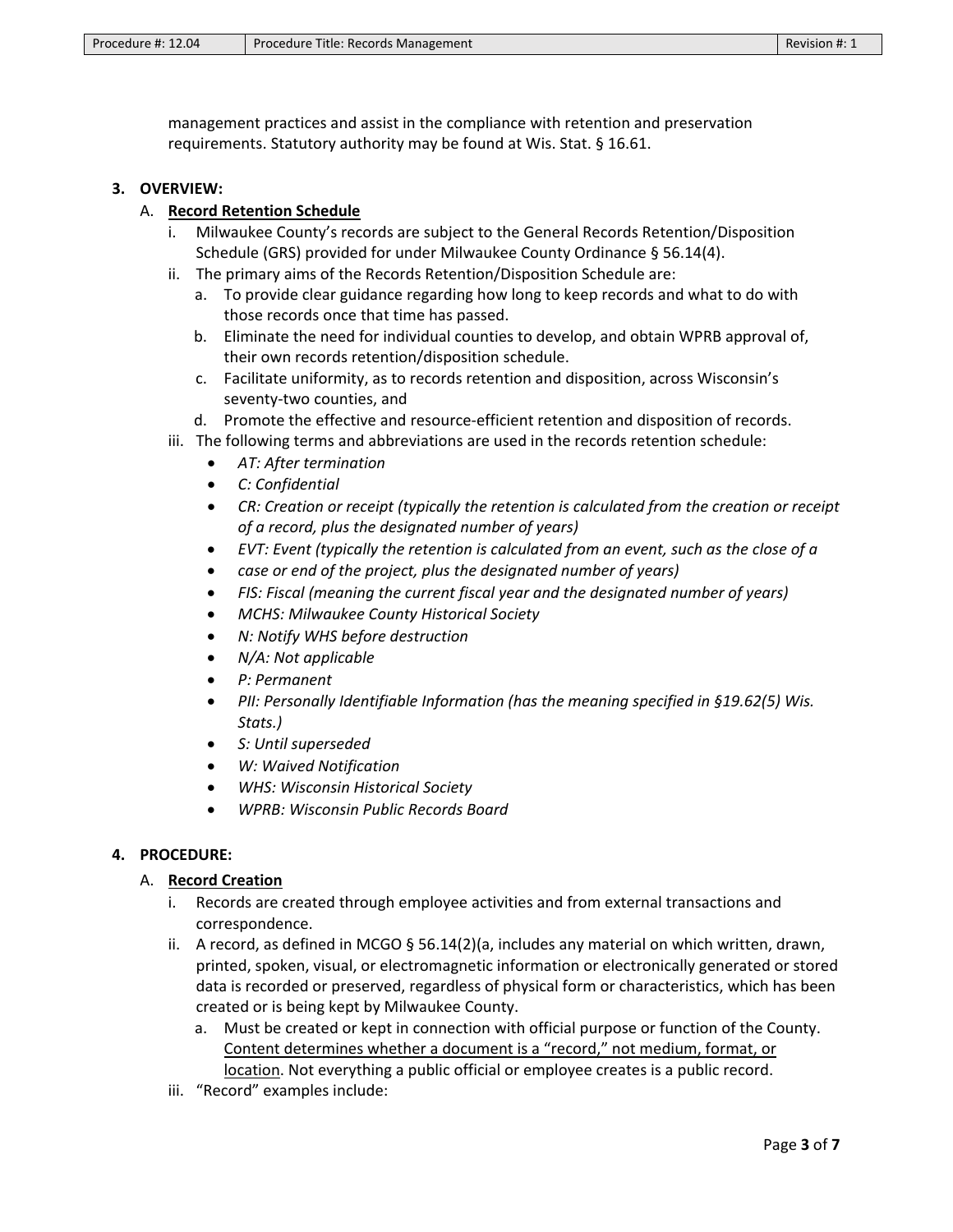- a. Handwritten, typed, or printed documents.
- b. Maps and charts.
- c. Photographs, films, and tape recordings.
- d. Tapes, optical disks, and any other medium on which electronically generated or stored data is recorded or preserved.
- e. Electronic records and communications. This includes:
	- i. Information regarding government business kept or received by an elected official.
	- ii. Email sent or received on the County's computer system. This includes personal email sent by employees.
	- iii. Email conducting government business sent or received on the personal email account of a County officer or employee.
- iv. "Record" does not include:
	- a. Drafts, notes, preliminary documents, and similar materials prepared for the originator's personal use or by the originator in the name of a person for whom the originator is working.
	- b. This exception is generally limited to documents that are circulated to those persons over whom the person for whom the draft is prepared has authority.
	- c. This exclusion will be narrowly construed; the burden of proof is on the records custodian.
- v. For further information, refer to [the Wisconsin Department of Justice Public Records Law](https://www.doj.state.wi.us/sites/default/files/office-open-government/Resources/PRL-GUIDE.pdf) [Guide.](https://www.doj.state.wi.us/sites/default/files/office-open-government/Resources/PRL-GUIDE.pdf)

### <span id="page-3-0"></span>B. **Active Records (Distribute/Use/File)**

- i. Active records are shared, used for decisions, evidence, and other public business purposes.
- ii. These records should be retained on-site. Department heads are responsible for ensuring a process is in place for on-site storage and review of active records.
- iii. If a record is considered inactive (see below) but potentially would need to be accessed for reference, it is recommended to retain that record on-site in order to avoid incurring additional fees from the off-site vendor.

#### <span id="page-3-1"></span>C. **Inactive Records (Storage)**

- i. Records that have lived past their immediate use but must be retained long term should be stored off-site.
	- a. Department head or designee should contact the off-site vendor via email a[t service](mailto:service-mke@vrcofwis.com)[mke@vrcofwis.com](mailto:service-mke@vrcofwis.com) to initiate the transfer of the records into storage.
	- b. Alternatively, VRC has a web-based records management software [\(VitalWeb\)](https://gcc02.safelinks.protection.outlook.com/?url=https%3A%2F%2Fvitalweb.vitalrecordscontrol.com%2F&data=04%7C01%7Cuna.stojsavljevic%40milwaukeecountywi.gov%7Cd215ff5496244873cd7108d9c183ff26%7Cab0c01f619e54e299dab4d03f82b6495%7C0%7C0%7C637753595492337270%7CUnknown%7CTWFpbGZsb3d8eyJWIjoiMC4wLjAwMDAiLCJQIjoiV2luMzIiLCJBTiI6Ik1haWwiLCJXVCI6Mn0%3D%7C0&sdata=IVryhfZhrypDs%2FLmI07T2sGF534eTJ%2BST%2FcGhPFwPsg%3D&reserved=0) in which requests can be made for any service (e.g. delivery, pick up, destruction) or to view reports and inventory.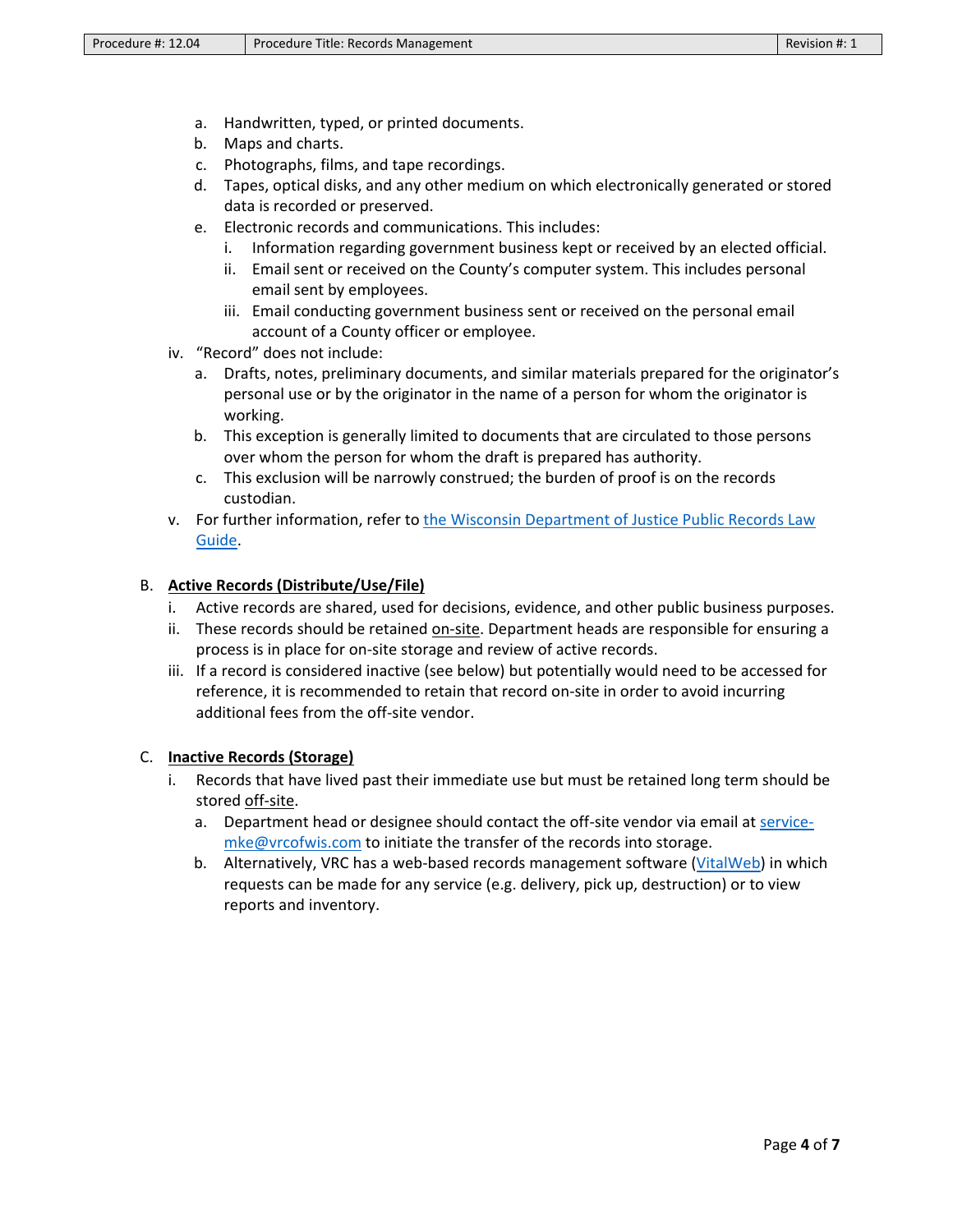| VitalWeb 3.0                        |                       |                       |                       |                     |  |
|-------------------------------------|-----------------------|-----------------------|-----------------------|---------------------|--|
| Milwaukee County (MILW8) • 13017229 |                       |                       |                       |                     |  |
|                                     |                       |                       |                       |                     |  |
| Ordering                            | Inventory             | <b>Reports</b>        | Admin                 | <b>Resources</b>    |  |
|                                     |                       |                       | $n$ llin              | FAO                 |  |
| <b>Order Box</b>                    | Search / Edit         | <b>Storage Report</b> | <b>SAR</b>            | <b>VitalWeb</b>     |  |
|                                     | <b>Box Inventory</b>  | <b>Box</b>            | <b>View</b>           | <b>FAQ</b>          |  |
|                                     |                       |                       |                       | FATO.               |  |
| Order                               | Search / Edit         | <b>Storage Report</b> | <b>User</b>           | How to add          |  |
| File                                | <b>File Inventory</b> | <b>File</b>           | Admin                 | a new box           |  |
|                                     |                       |                       |                       | <b>FAC</b>          |  |
| Pickup                              | <b>Add New</b>        | <b>Destruction</b>    | Add/Edit              | How to add          |  |
| or Delivery                         | <b>Boxes</b>          | <b>Report</b>         | <b>Retention Code</b> | files to a box      |  |
| <b>DESP</b>                         |                       | $\sigma$              |                       |                     |  |
| <b>Order Flat</b>                   | <b>Add New</b>        | <b>User Access</b>    | Add/Edit              | <b>How to order</b> |  |
| <b>Boxes / Labels</b>               | <b>Files</b>          | <b>Report</b>         | <b>Departments</b>    | a pickup            |  |
|                                     | PENDING               | البه<br>EП            |                       |                     |  |
| Order                               | View/Edit             | <b>Report</b>         |                       | <b>Contact Us</b>   |  |
| <b>Shred Rotation</b>               | Pending               | <b>Suite</b>          |                       |                     |  |
|                                     | Inventory             |                       |                       |                     |  |

- ii. VitalWeb Set Up:
	- a. To be set up as a user in the [VitalWeb](https://gcc02.safelinks.protection.outlook.com/?url=https%3A%2F%2Fvitalweb.vitalrecordscontrol.com%2F&data=04%7C01%7Cuna.stojsavljevic%40milwaukeecountywi.gov%7Cd215ff5496244873cd7108d9c183ff26%7Cab0c01f619e54e299dab4d03f82b6495%7C0%7C0%7C637753595492337270%7CUnknown%7CTWFpbGZsb3d8eyJWIjoiMC4wLjAwMDAiLCJQIjoiV2luMzIiLCJBTiI6Ik1haWwiLCJXVCI6Mn0%3D%7C0&sdata=IVryhfZhrypDs%2FLmI07T2sGF534eTJ%2BST%2FcGhPFwPsg%3D&reserved=0) system, email VRC's service request email address at [service-mke@vrcofwis.com,](mailto:service-mke@vrcofwis.com) request access to VitalWeb and provide the following information:
		- i. Full name
		- ii. Contact phone number
		- iii. Work address
		- iv. Email address
		- v. Department Low Org number

#### <span id="page-4-0"></span>D. **Retention and Disposition**

- i. Dispose of (destroy or transfer) records when the minimum retention period expires as outlined in Milwaukee General Records Retention/Disposition Schedule provided under Milwaukee County Ordinance § 56.14(4). Records retained beyond the minimum retention period are susceptible to disclosure and discovery in the context of audits, litigation, and/or public records request, and incur unnecessary storage costs.
- ii. To help ensure timely and proper records disposition, an annual disposition review process has been established. Department heads may designate an employee to act as the departmental records custodian for the disposition process. During the first quarter of each year, department heads are expected to complete a thorough review of their active and inactive records. To initiate this process, refer to [step iv.](#page-4-1) below.
- iii. For the 2022 disposition process only, a separate fund for record destruction has been authorized and an accounting code has been created for destruction charges as part of a county-wide project. Any record eligible for destruction that is older than 7 years and destroyed in 2022 will automatically be charged to the project accounting code, instead of crosscharged to departments, as per normal procedure.
- <span id="page-4-1"></span>iv. Alternatively, departments can initiate the disposition process at any time. To obtain a report of records stored off-site that are past their destroy date and eligible for disposition, email VRC at [service-mke@vrcofwis.com](mailto:service-mke@vrcofwis.com) requesting for a "Past Destroy Date Report" and provide your department's low org number or go to [VitalWeb](https://gcc02.safelinks.protection.outlook.com/?url=https%3A%2F%2Fvitalweb.vitalrecordscontrol.com%2F&data=04%7C01%7Cuna.stojsavljevic%40milwaukeecountywi.gov%7Cd215ff5496244873cd7108d9c183ff26%7Cab0c01f619e54e299dab4d03f82b6495%7C0%7C0%7C637753595492337270%7CUnknown%7CTWFpbGZsb3d8eyJWIjoiMC4wLjAwMDAiLCJQIjoiV2luMzIiLCJBTiI6Ik1haWwiLCJXVCI6Mn0%3D%7C0&sdata=IVryhfZhrypDs%2FLmI07T2sGF534eTJ%2BST%2FcGhPFwPsg%3D&reserved=0) to view the reports at any time.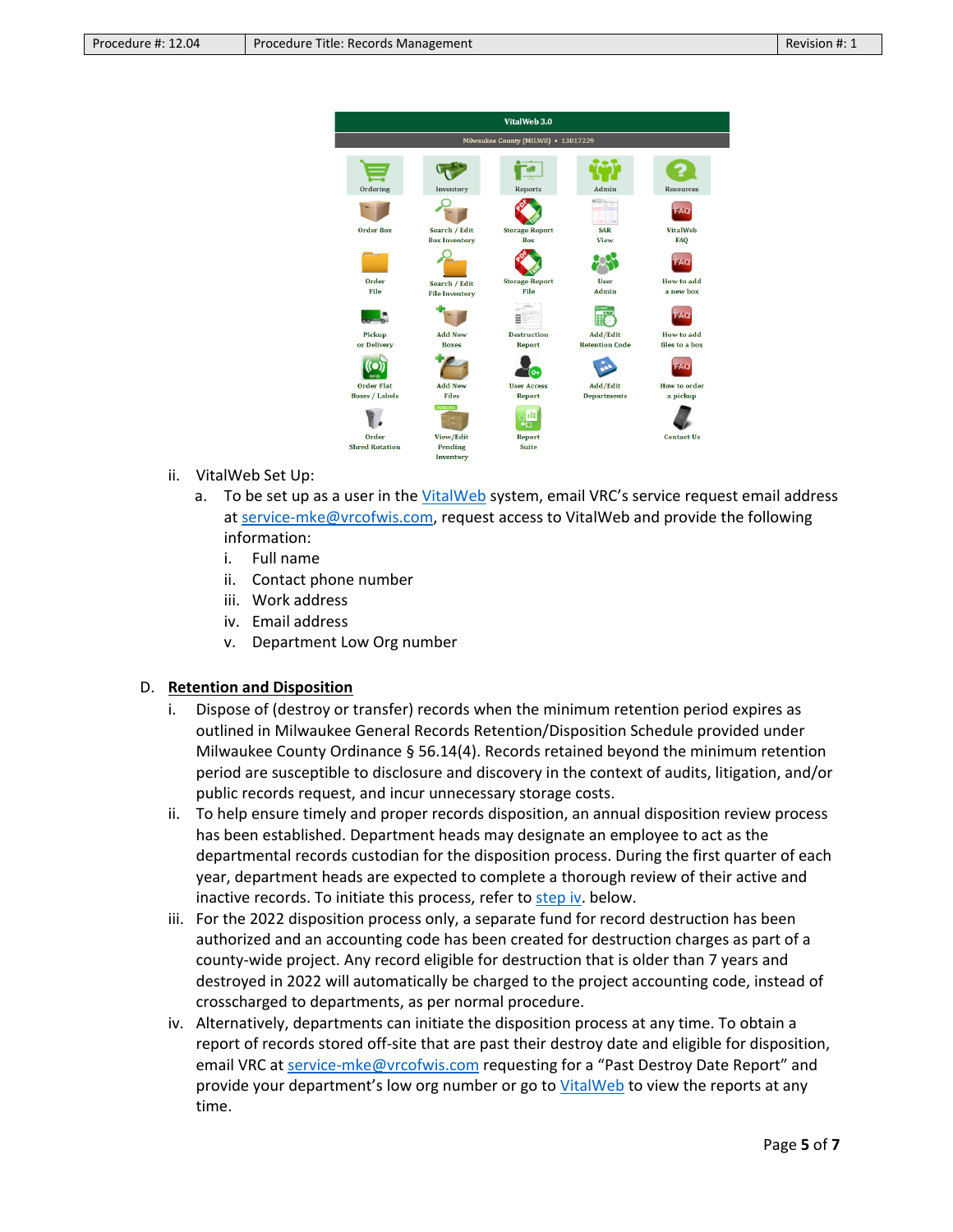- v. After you receive the report, review the spreadsheet and the accuracy of each disposition date. If any records need to be physically reviewed, contact VRC vi[a service](mailto:service-mke@vrcofwis.com)[mke@vrcofwis.com](mailto:service-mke@vrcofwis.com) or use [VitalWeb](https://gcc02.safelinks.protection.outlook.com/?url=https%3A%2F%2Fvitalweb.vitalrecordscontrol.com%2F&data=04%7C01%7Cuna.stojsavljevic%40milwaukeecountywi.gov%7Cd215ff5496244873cd7108d9c183ff26%7Cab0c01f619e54e299dab4d03f82b6495%7C0%7C0%7C637753595492337270%7CUnknown%7CTWFpbGZsb3d8eyJWIjoiMC4wLjAwMDAiLCJQIjoiV2luMzIiLCJBTiI6Ik1haWwiLCJXVCI6Mn0%3D%7C0&sdata=IVryhfZhrypDs%2FLmI07T2sGF534eTJ%2BST%2FcGhPFwPsg%3D&reserved=0) to arrange for the delivery of the boxes for onsite review. Note: Additional charges apply for this service.
- vi. Determine if litigation/audit/public records request is pending. If so, place "hold" on records (i.e., cease all disposition activity) until after the public record request is granted or 60 days after request is denied (§19.35(5) Wis. Stats.) or until any litigation or audit is fully and finally resolved. Contact the Office of Corporation Counsel for assistance.
- vii. Sixty (60) days prior written notice of destruction must be given to the Milwaukee County Historical Society and the Wisconsin Historical Society (WHS) pursuant to §19.21(5)(d) Wis. Stats. This does not apply to any record listed in the schedule and designated "waived".
- viii. Records determined to have long term value will be permanently preserved by the Milwaukee County Historical Society or Wisconsin Historical Society. Work with the necessary historical society to notify and transfer the applicable records. The following determines primacy between MCHS and WHS when it comes to Milwaukee County records.
	- a. In 1963, the Milwaukee County Board of Supervisors adopted Resolution File No. 63- 734, which states that "prior to the offer of county records to the State Historical Society under the provisions of Section 59.716, all county officers and departments heads are directed to inform the Director of the Milwaukee County Historical Society of the records to be offered and permit an examination of such records by the Director. All records which in the opinion of the Director are of local historical interest shall not be offered to the State Historical Society but shall be retained and preserved as the property of Milwaukee county for the benefit of its citizens."
	- b. If the Milwaukee County Historical Society rejects the records offered, the series should be offered to the State Historical Society, which is notified in the same manner as the Milwaukee County Historical Society. The State Historical Society is also afforded 60 days for their review per Wisconsin State Statutes 19.21 (5)(d). If the State Society accepts the records series, ownership passes to the State Society.
- ix. Use Form 12.04(a) to notify the Milwaukee County Historical Society or email [BBarbera@milwaukeehistory.net](mailto:BBarbera@milwaukeehistory.net) to collaborate on the transfer of records.
- x. For th[e State Historical Society,](https://www.wisconsinhistory.org/Records/Article/CS15489) contact [govarc@wisconsinhistory.org](mailto:govarc@wisconsinhistory.org) with questions or to collaborate on record transfer. The notification process is summarized below:
	- a. Include the following information in all notification letters:
		- Titles of each record series to be destroyed
		- Years covered by the records
		- Volume (size or quantity) of records
		- Name and phone number of a knowledgeable person who could answer questions about the use and content of the records
	- b. Direct notification letter to:
		- Angela Fritz, State Archivist Wisconsin Historical Society 816 State Street
			- Madison, WI 53706-1482
- xi. Records that are eligible for disposition and are determined to have no long-term value may move forward on the destruction process. After hearing back from the Historical Societies or the 60 day prior written notice period has passed, edit the Past Destroy Date Report spreadsheet to indicate what records can be destroyed and send to the off-site contact at [service-mke@vrcofwis.com,](mailto:service-mke@vrcofwis.com) or use [VitalWeb](https://gcc02.safelinks.protection.outlook.com/?url=https%3A%2F%2Fvitalweb.vitalrecordscontrol.com%2F&data=04%7C01%7Cuna.stojsavljevic%40milwaukeecountywi.gov%7Cd215ff5496244873cd7108d9c183ff26%7Cab0c01f619e54e299dab4d03f82b6495%7C0%7C0%7C637753595492337270%7CUnknown%7CTWFpbGZsb3d8eyJWIjoiMC4wLjAwMDAiLCJQIjoiV2luMzIiLCJBTiI6Ik1haWwiLCJXVCI6Mn0%3D%7C0&sdata=IVryhfZhrypDs%2FLmI07T2sGF534eTJ%2BST%2FcGhPFwPsg%3D&reserved=0) to authorize destruction.